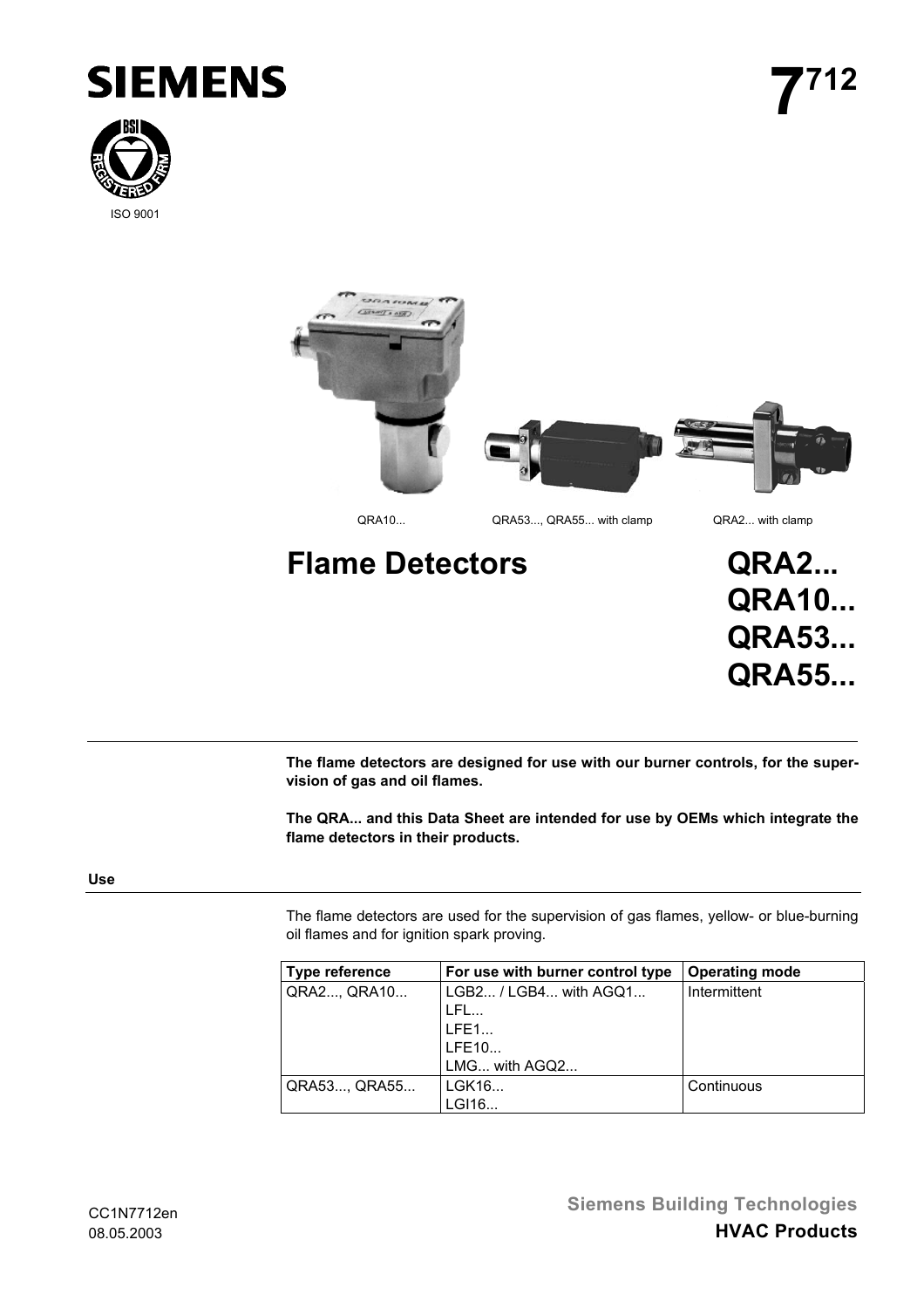

## **To avoid injury to persons, damage to property or the environment, the following warning notes should be observed!**

- Before performing any wiring changes in the connection area of the detector, completely isolate the equipment from the mains supply (all-polar disconnection)
- Ensure protection against electric shock hazard by providing adequate protection for the terminals
- Check to ensure that wiring is in an orderly state
- Halogen lamps, welding equipment, special lamps or ignition sparks may produce sufficient radiation for the detector's UV cell to ignite. X-rays and gamma radiation can also generate erroneous flame signals
- Fall or shock can adversely affect the safety functions. Such units may not be put into operation, even if they do not exhibit any damage

#### **Mounting notes**

- Ensure that the relevant national safety regulations are complied with
- Mounting work must be carried out by qualified staff

### **Installation notes**

- Installation work must be carried out by qualified staff
- Always run the high voltage ignition cables separate while observing the greatest possible distance to the detector and to other cables

## **Electrical connection of the flame detector**

It is important to achieve practically disturbance- and loss-free signal transmission:

- Never run the detector cable together with other cables
	- Line capacitance reduces the magnitude of the flame signal – Use a separate cable
- Observe the permissible lengths of the detector cable (refer to «Technical data»)

 $2/8$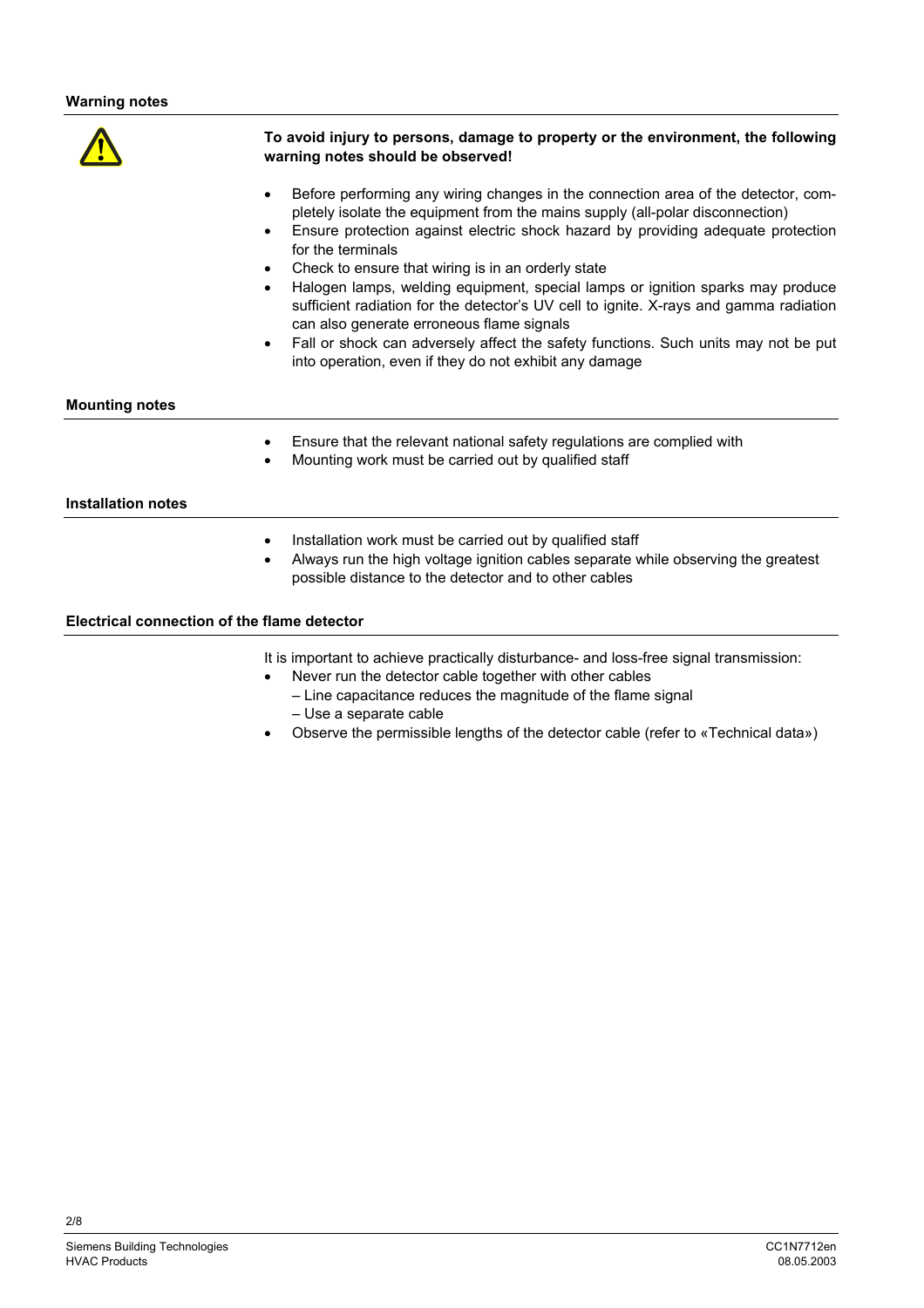- Commissioning work must be carried out by qualified staff
- Prior to commissioning, ensure that wiring is in an orderly state
	- Trouble-free burner operation is ensured only when the intensity of UV radiation at the detector's location is high enough for the detector's UV cell to ignite during each half wave. The intensity of UV radiation at the detector's location is checked through measurement of the detector current

Measuring circuit for QRA2..., QRA10... and QRA5...of the D-series



Legend

- 1) Connection of microammeter across adapter AGQ1... / AGQ2... and flame detector
- A Incidence of radiation
- M Microammeter (DC), internal resistance  $\leq 5000 \Omega$
- C Electrolytic capacitor 100...470 µF, DC 10...25 V

Measuring circuit for QRA5... up to the C-series



Minimum detector current values required:

Refer to the Data Sheet of the relevant burner control or to the Operating Instructions of the KF8832.

## **Certificate**





Conformity to EEC directives - Electromagnetic compatibility EMC (immunity) 89 / 336 EEC



ISO 9001: 2000 Cert. 00739



Valid for QRA2...





Valid for all QRA...



Valid only for QRA2... and QRA10...

3/8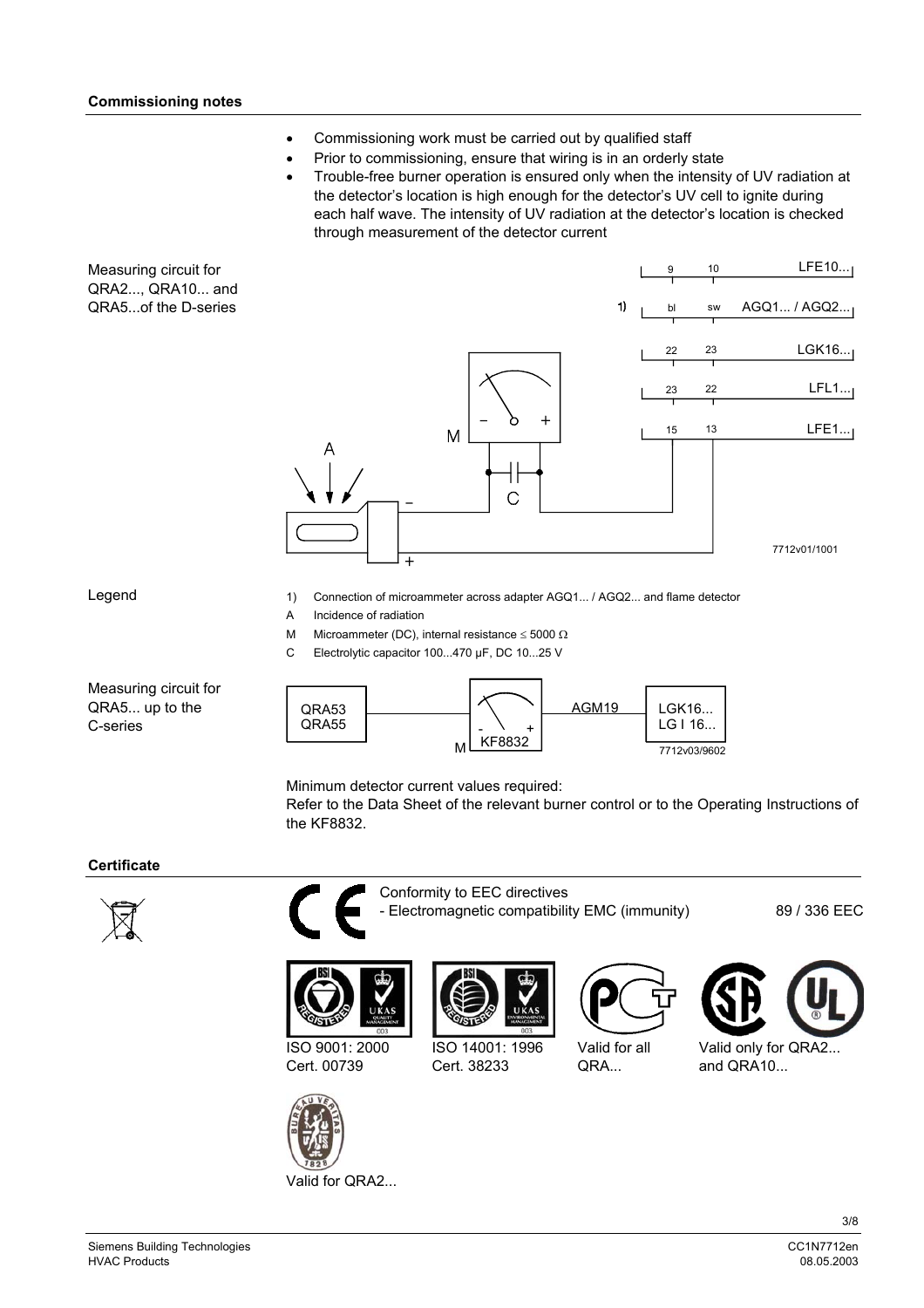- Maintenance work must be carried out by qualified staff
- Each time a unit has been replaced, check to ensure that wiring is in an orderly state
- Use the KF8832 service unit for only short periods of time

#### **Disposal notes**

|             | The flame detector contains electrical and electronic components and may not be dis- |
|-------------|--------------------------------------------------------------------------------------|
|             | posed of together with household waste.                                              |
| $\boxtimes$ | Local and currently valid legislation must be observed.                              |

#### **Mechanical design**

Plastic housing, metalized to prevent static charging caused by the air flow from the fan. For direct mounting on the burner. The detectors can be supplied with or without securing flange and clamp (refer to «Type summary»). Flame detectors QRA2...

Die-cast aluminium housing with a 1 in. mounting coupling (D) and a connection facility for cooling air. The housing of this detector has a bayonet fitting which allows it to be secured either directly to the mounting coupling or to the glass holder AGG06. The mounting coupling can be screwed to a viewing tube or to the ball head AGG07. The Pg cable gland can be removed and replaced, if some other detector cable shall be used. Flame detectors QRA10...

The detector's UV cell is located behind a swiveling shutter at the front end of the detector tube which is flanged to the housing. A quartz glass window protects the tube and the shutter against dirt. The detector's housing accommodates a stepper motor to drive the shutter and the electronics to control the shutter. Using the adapter AGG16.C, this flame detector can be mounted either directly on the burner, on a viewing tube or on a combustion chamber viewing hole. Flame detectors QRA5...

Plug AGM19 complete with cable for the connection of flame detectors QRA53... and QRA55... Plug AGM19

Adapter AGG16.C for QRA53..., QRA55..., made of die-cast aluminium with a 1 in. mounting coupling. The mounting coupling (D) is attached to the housing with a bayonet fitting. Adapter AGG16.C





QRA5... with AGG16.C and AGG06

**Note** 

4/8

AGG03 or AGG02 can also be fitted in the 1 in. mounting coupling (D) of the AGG16.C (or QRA10...). An adapter combination with glass holder AGG06, mounting coupling and ball joint for QRA53..., QRA55... and QRA10... is possible.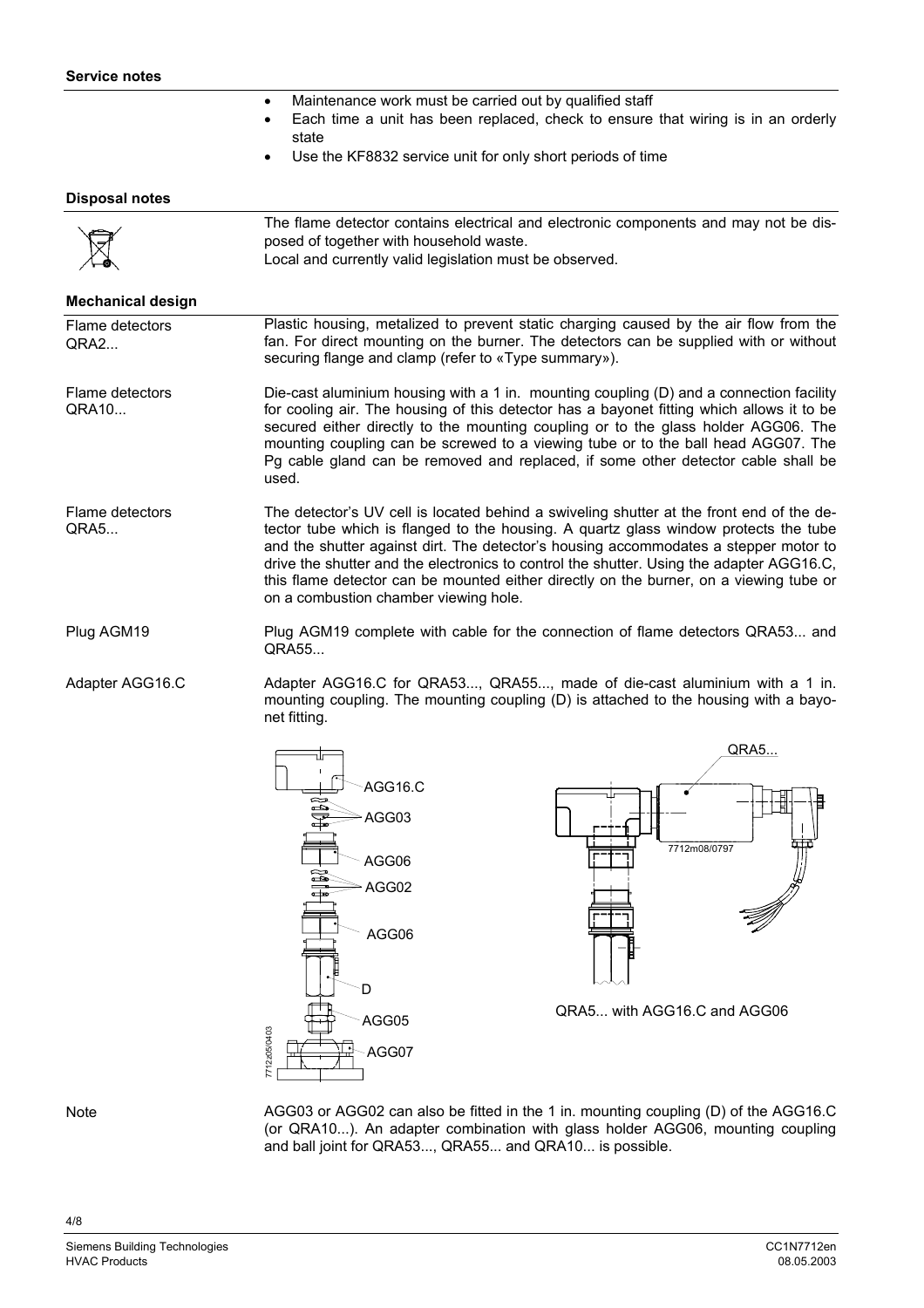Glass and quartz glass lens holder AGG06

The glass and quartz glass lens holder AGG06 serves for holding the lens AGG03 and the heat insulation glass AGG02.

The lens is used to increase the sensitivity, and the heat insulation glass provides protection against high temperatures, thus extending the life of the UV cell.

The AGG06 also allows various combinations of lens, heat insulation glass and 1 in. mounting coupling.

When using the lens and the heat insulation glass, the AGG06 with the lens must be mounted as close as possible to the flame detector.



AGG06 has a bayonet fitting with which it is attached either to the housing of adapter AGG16.C or to the housing of flame detector QRA10... and the mounting coupling. By undoing the bayonet fittings on both sides, the AGG06 glass holder(s) can be easily detached from the combination of QRA10... or AGG16.C and QRA53..., QRA55.... This facilitates straightforward cleaning of the glass or lens without having to remove

them from the glass holder AGG06.

The intermediate rings are used for the smooth running of the bayonet fittings, especially where  $-$  after removal of the flame detector  $-$  the hole to the combustion chamber serves as a viewing tube.

By fitting the intermediate ring to the appropriate bayonet connection, the combination can be undone where required by rotating the housing of the QRA10... or AGG16.C

| Quartz glass lens<br>AGG03     | AGG03 with spring washer and O-ring for increasing the sensitivity.                                                                                                                                                                           |
|--------------------------------|-----------------------------------------------------------------------------------------------------------------------------------------------------------------------------------------------------------------------------------------------|
| Heat insulation glass<br>AGG02 | Heat insulation glass AGG02 with spring washer and O-ring, offering the same mount-<br>ing choices as with the AGG03.<br>This heat insulation glass is required on applications where the temperature at the<br>flame detector exceeds 80 °C. |
| Mounting coupling (D)          | Using the bayonet fitting, the 1 in. mounting coupling can be attached either to the<br>AGG06, the AGG16.C or the flame detector QRA10<br>The mounting coupling is supplied with the QRA10 or AGG16.C.                                        |
| Nipple AGG05                   | 1 in. nipple AGG05 for connecting the mounting coupling (D) to the ball head AGG07.                                                                                                                                                           |
| Ball head AGG07                | Ball head with 1 in. internal thread.<br>For use with the 1 in. mounting coupling and the AGG06.<br>The AGG07 is used for mounting on a rigid surface, such as the boiler wall.<br>It facilitates optimum adjustment of the viewing angle.    |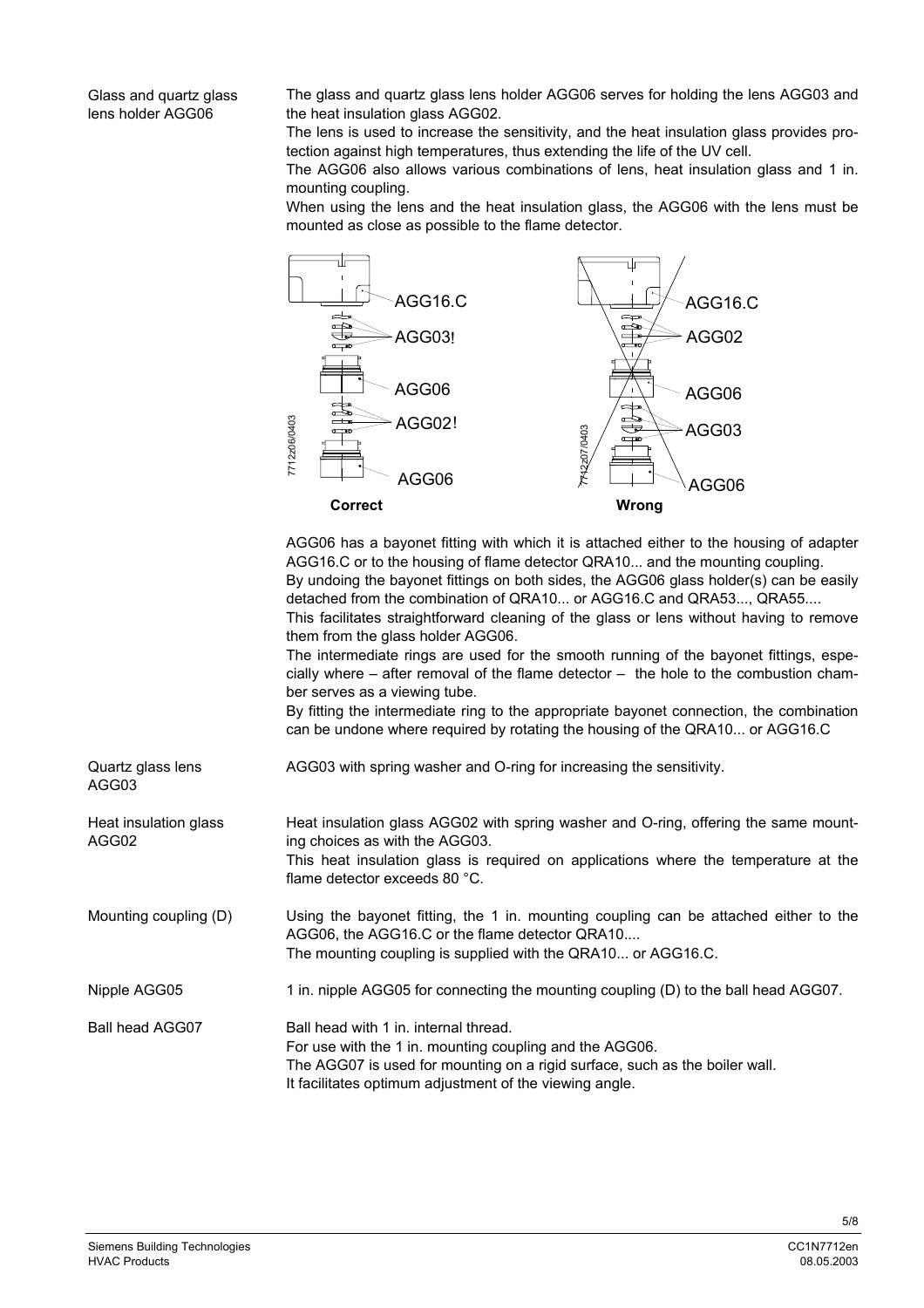### **Type summary**

### Flame detectors

| <b>Type reference</b> | <b>Sensitivity</b> | <b>Flange and</b> | Terminal cover       | Spare UV tube |
|-----------------------|--------------------|-------------------|----------------------|---------------|
|                       |                    | clamp             |                      |               |
| QRA2                  |                    | without           |                      |               |
| <b>QRA2(1)</b>        | normal             | with              | black                | 4 502 1131 0  |
| QRA2.9 <sup>2</sup>   |                    | without           |                      |               |
| QRA2M                 | high               | without           | green                | 4 502 4065 7  |
| <b>QRA2M(1)</b>       |                    | with              |                      |               |
| QRA10.C               | normal             |                   | ---                  | 4 502 1131 0  |
| QRA10M.C              | high               |                   |                      | 4 502 4065 7  |
|                       |                    |                   |                      |               |
|                       |                    |                   |                      |               |
| <b>Type reference</b> | <b>Sensitivity</b> | Detector tube     | <b>Mains voltage</b> | Spare UV tube |
|                       |                    | length            |                      |               |
| QRA53.C27             | normal             |                   | AC 220240 V          |               |
| QRA53.C17             |                    | $125 \text{ mm}$  | AC 100110 V          |               |
| QRA53.D27             | high               |                   | AC 220240 V          |               |
| QRA53.D17             |                    |                   | AC 100110 V          | 4 502 4065 7  |
| QRA55.C27             | normal             |                   | AC 220240 V          |               |
| QRA55.C17             |                    | 77 mm             | AC 100110 V          |               |
| QRA55.D27             | high               |                   | AC 220240 V          |               |

Note

Accessories for QRA5...

QRA10... and AGG16.C

Accessories for

All QRA5... are delivered complete with clamp. Use of the detector requires a connecting cable **AGM19** (refer to «Accessories» for QRA5...).

| Accessories for QRA2    | Part                                          | For use with | <b>Part number</b> |
|-------------------------|-----------------------------------------------|--------------|--------------------|
| and QRA5 when           | Flange <sup>3</sup> ) rounded                 | QRA2         | 4 241 8855 0       |
| ordered as single items | Flange straight                               | QRA2         | 4 241 8898 0       |
|                         | Clamp <sup>3</sup> )                          | QRA2         | 4 199 8806 0       |
|                         | Clamp for direct mounting $4$ ) $\sqrt{QRAS}$ |              | 4 199 1034 0       |

| <b>Type</b><br>reference | <b>Description</b>                                                                                                         |
|--------------------------|----------------------------------------------------------------------------------------------------------------------------|
| <b>AGG16.C</b>           | Adapter for QRA53 and QRA55                                                                                                |
| AGM <sub>19</sub>        | Plug complete with 2 m cable for QRA53 and QRA55                                                                           |
| <b>KF8832</b>            | Unit for measuring the detector current with QRA53 and QRA55<br>recommended for use with detector types up to the C-series |

| Type reference       | <b>Description</b>                                        |  |
|----------------------|-----------------------------------------------------------|--|
| AGG02                | Heat insulation glass with spring washer and O-ring       |  |
| AGG03 <sup>1</sup> ) | Quartz glass lens with spring washer and O-ring           |  |
| AGG05                | 1 in. nipple                                              |  |
| AGG06                | Glass and quartz glass lens holder with intermediate ring |  |
| AGG07                | Ball head with 1 in. internal thread                      |  |



Legend

6/8

- 1) For detectors of the B-series, lens AGG01 is available
- 2) With heat-resistant housing for ambient temperatures up to 200 °C (short-time, up to a few seconds)
- 3) Supplied with QRA2...(1) types
- 4) Supplied with QRA5... types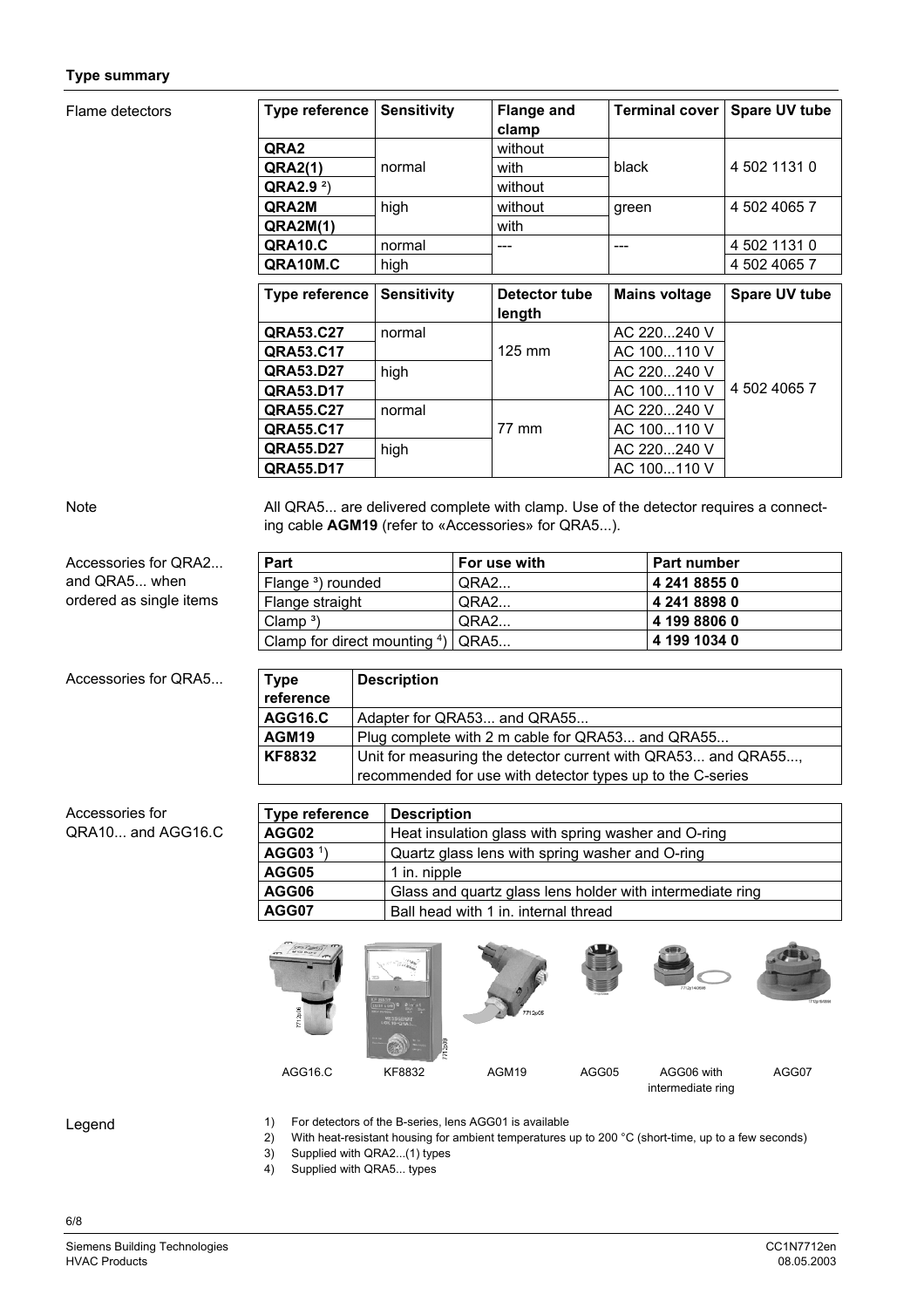When ordering, please give type references according to «Type summary».

## **Technical data**

| General detector data | Average life of UV cell                                                | approx. 10,000 hours at max. 50 °C,<br>higher ambient temperatures reduce con-<br>siderably the cell's life |  |  |
|-----------------------|------------------------------------------------------------------------|-------------------------------------------------------------------------------------------------------------|--|--|
|                       | Perm. combustion chamber pressure                                      |                                                                                                             |  |  |
|                       | QRA10                                                                  | max. 50 mbar                                                                                                |  |  |
|                       | QRA10 + AGG03 or AGG02                                                 | max. 500 mbar                                                                                               |  |  |
|                       | Degree of protection                                                   |                                                                                                             |  |  |
|                       | QRA2                                                                   | IP 40                                                                                                       |  |  |
|                       | QRA10                                                                  | IP 54                                                                                                       |  |  |
|                       | QRA53, QRA55                                                           | IP 54                                                                                                       |  |  |
|                       | Mounting position                                                      | optional                                                                                                    |  |  |
|                       | Weight                                                                 |                                                                                                             |  |  |
|                       | AGG01                                                                  | approx. 10 g                                                                                                |  |  |
|                       | AGG02                                                                  | approx. 10 g                                                                                                |  |  |
|                       | AGG03                                                                  | approx. 10 g                                                                                                |  |  |
|                       | AGG05                                                                  | approx. 170 g                                                                                               |  |  |
|                       | AGG06                                                                  | approx. 160 g                                                                                               |  |  |
|                       | AGG07                                                                  | approx. 1330 g                                                                                              |  |  |
|                       | AGG16.C                                                                | approx. 650 g                                                                                               |  |  |
|                       | QRA2                                                                   | approx. 60 g                                                                                                |  |  |
|                       | QRA10                                                                  | approx. 740 g                                                                                               |  |  |
|                       | QRA10 + AGG03                                                          | approx. 750 g                                                                                               |  |  |
|                       | QRA53, QRA55                                                           | approx. 900 g                                                                                               |  |  |
|                       | Ignition cable (only QRA2)                                             | 2 x 0.75 mm <sup>2</sup> ; 5.1 mm dia.                                                                      |  |  |
|                       |                                                                        |                                                                                                             |  |  |
| Environmental         | <b>Transport</b>                                                       | DIN EN 60 721-3-2                                                                                           |  |  |
| conditions            | <b>Climatic conditions</b>                                             | class 2K2                                                                                                   |  |  |
|                       | <b>Mechanical conditions</b>                                           | class 2M2                                                                                                   |  |  |
|                       | Temperature range                                                      | $-20+60$ °C                                                                                                 |  |  |
|                       | Humidity                                                               | < 95 % r.h.                                                                                                 |  |  |
|                       | <b>Operation</b>                                                       | DIN EN 60 721-3-3                                                                                           |  |  |
|                       | <b>Climatic conditions</b>                                             | class 3K5                                                                                                   |  |  |
|                       | <b>Mechanical conditions</b>                                           | class 3M2                                                                                                   |  |  |
|                       | Temperature range                                                      | $-20+60$ °C                                                                                                 |  |  |
|                       | Humidity                                                               | < 95 % r.h.                                                                                                 |  |  |
|                       | Condensation, formation of ice and ingress of water are not permitted! |                                                                                                             |  |  |

## **Function**

With this type of flame supervision, the UV radiation emitted by gas or oil flames is used to generate the flame signal.

The radiation detector consists of a UV-sensitive cell with 2 electrodes, which ignite when illuminated with radiation in the 190...270 nm range of the spectrum, thereby triggering a current in the flame detector circuit.

The UV cell does not respond to glowing firebrick in the combustion chamber, daylight or light from the boiler room illumination.